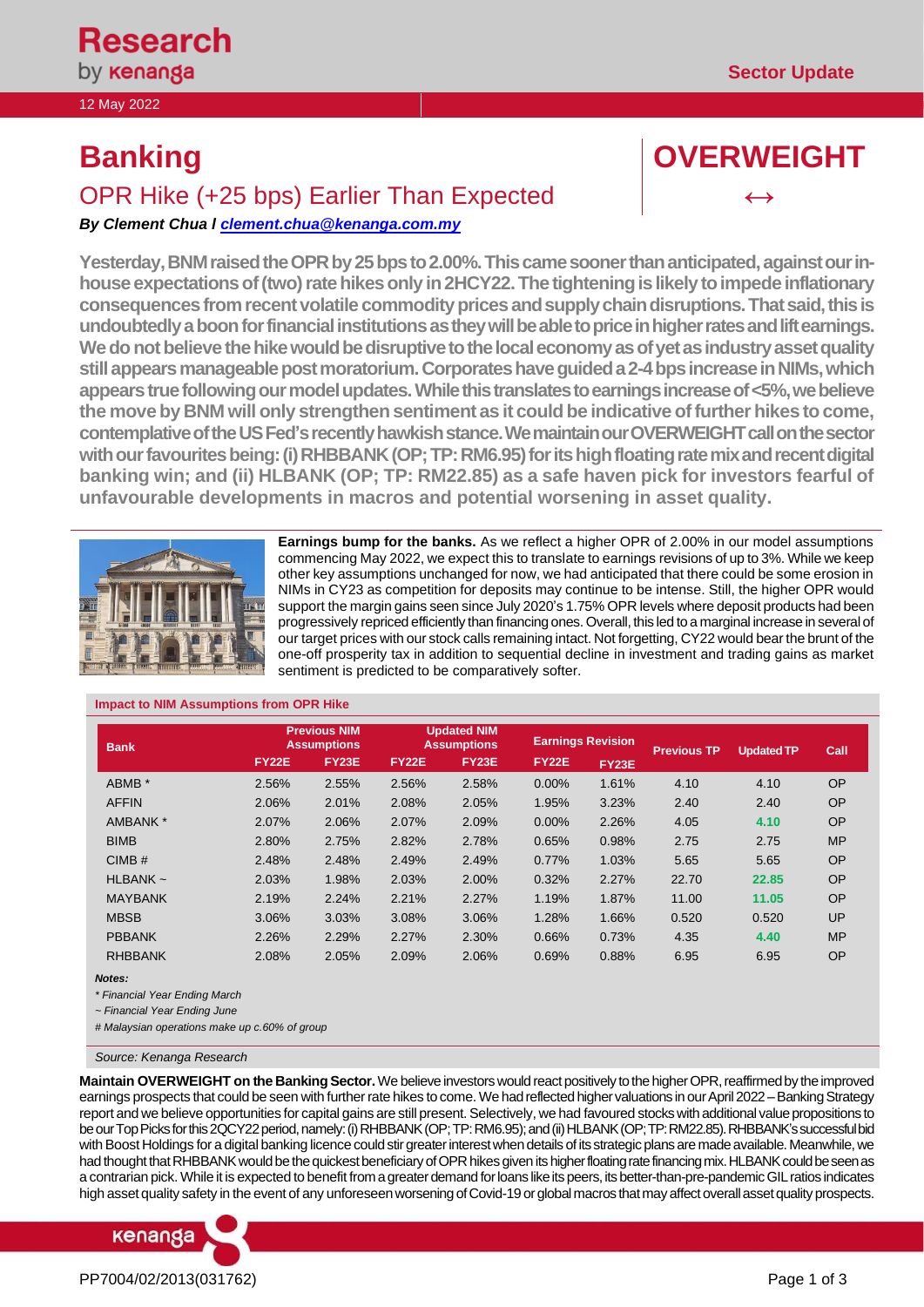#### 12 May 2022

### **Peer Table Comparison**

| <b>Name</b>                   | <b>Last Price</b> | <b>Market Cap</b> | <b>Shariah</b>   | <b>Current</b> |                    | <b>Revenue Growth</b> |                     | <b>Core Earnings</b><br>Growth |       | PER (x) - Core Earnings |                  | PBV(x) |                 | <b>ROE(%)</b>    | <b>Net DivYld</b><br>(%) | <b>Target Price</b> | Rating    |
|-------------------------------|-------------------|-------------------|------------------|----------------|--------------------|-----------------------|---------------------|--------------------------------|-------|-------------------------|------------------|--------|-----------------|------------------|--------------------------|---------------------|-----------|
|                               | (RM)              | (RM'm)            | <b>Compliant</b> | FYE.           | $1 - Yr$ .<br>Fwd. | 2-Yr. Fwd.            | <b>TEYR</b><br>Fwd. | $2-Yr$ .<br>Fwd.               | Hist. | $1-Yr.$<br>Fwd.         | $2-Yr$ .<br>Fwd. | Hist.  | $1-Yr.$<br>Fwd. | $1-Yr$ .<br>Fwd. | 1-Yr. Fwd.               | (RM)                |           |
| <b>Stocks Under Coverage</b>  |                   |                   |                  |                |                    |                       |                     |                                |       |                         |                  |        |                 |                  |                          |                     |           |
| AFFIN BANK BHD                | 2.08              | 4.418.0           | N                | 12/2022        | 9.8%               | 3.7%                  | 10.6%               | 20.8%                          | 8.3   | 7.5                     | 6.2              | 0.4    | 0.4             | 5.8%             | 5.3%                     | 2.40                | <b>OP</b> |
| ALLIANCE BANK MALAYSIA BHD    | 3.61              | 5.588.7           | N                | 03/2022        | $-6.2%$            | 2.5%                  | 60.4%               | 16.7%                          | 15.6  | 9.7                     | 8.3              | 0.9    | 0.8             | 8.9%             | 4.2%                     | 4.10                | <b>OP</b> |
| AMMB HOLDINGS BHD             | 3.63              | 12,029.5          | N                | 03/2022        | $-0.1%$            | 6.7%                  | 46.3%               | 11.9%                          | 11.6  | 8.7                     | 7.8              | 0.7    | 0.8             | 9.1%             | 2.4%                     | 4.10                | <b>OP</b> |
| <b>BIMB HOLDINGS BHD</b>      | 2.90              | 6,250.3           | Y                | 12/2022        | $-7.1%$            | 0.6%                  | $-2.7%$             | 14.8%                          | 13.5  | 13.9                    | 11.9             | 1.1    | 1.1             | 7.9%             | 3.6%                     | 2.85                | <b>MP</b> |
| CIMB GROUP HOLDINGS BHD       | 5.08              | 53.209.2          | N                | 12/2022        | 4.4%               | 4.7%                  | $-5.0%$             | 31.3%                          | 11.0  | 11.5                    | 8.8              | 0.9    | 0.8             | 7.4%             | 4.5%                     | 5.65                | <b>OP</b> |
| <b>HONG LEONG BANK BHD</b>    | 20.38             | 44.178.1          | N                | 06/2022        | 3.9%               | 7.7%                  | 6.0%                | 21.7%                          | 14.6  | 13.8                    | 11.3             | 1.4    | 1.3             | 10.0%            | 2.7%                     | 22.85               | <b>OP</b> |
| <b>MALAYAN BANKING BHD</b>    | 9.04              | 108.208.9         | N                | 12/2022        | 3.7%               | 6.4%                  | 4.2%                | 21.7%                          | 13.0  | 12.5                    | 10.2             | 1.2    | 1.2             | 9.7%             | 6.6%                     | 11.05               | <b>OP</b> |
| MALAYSIA BUILDING SOCIETY BHD | 0.625             | 4.482.2           | N                | 12/2022        | 66.9%              | 4.8%                  | 28.5%               | 30.0%                          | 10.2  | 8.0                     | 6.1              | 0.5    | 0.5             | 6.4%             | 5.6%                     | 0.520               | UP        |
| PUBLIC BANK BHD               | 4.64              | 90.065.6          | N                | 12/2022        | 6.8%               | 5.3%                  | $-1.1%$             | 25.1%                          | 15.9  | 16.1                    | 12.9             | 1.9    | 1.8             | 11.3%            | 3.3%                     | 4.40                | <b>MP</b> |
| RHB BANK BHD                  | 6.07              | 25.147.5          | N                | 12/2022        | 5.9%               | 3.3%                  | $-4.9%$             | 13.3%                          | 8.8   | 9.2                     | 8.1              | 0.9    | 0.8             | 9.3%             | 5.3%                     | 6.95                | <b>OP</b> |
| Simple Average                |                   |                   |                  |                | 8.8%               | 4.6%                  | 14.2%               | 20.7%                          | 12.2  | 11.1                    | 9.2              | 1.0    | 1.0             | 8.6%             | 4.4%                     |                     |           |

*Source: Kenanga Research* 

*This section is intentionally left blank*